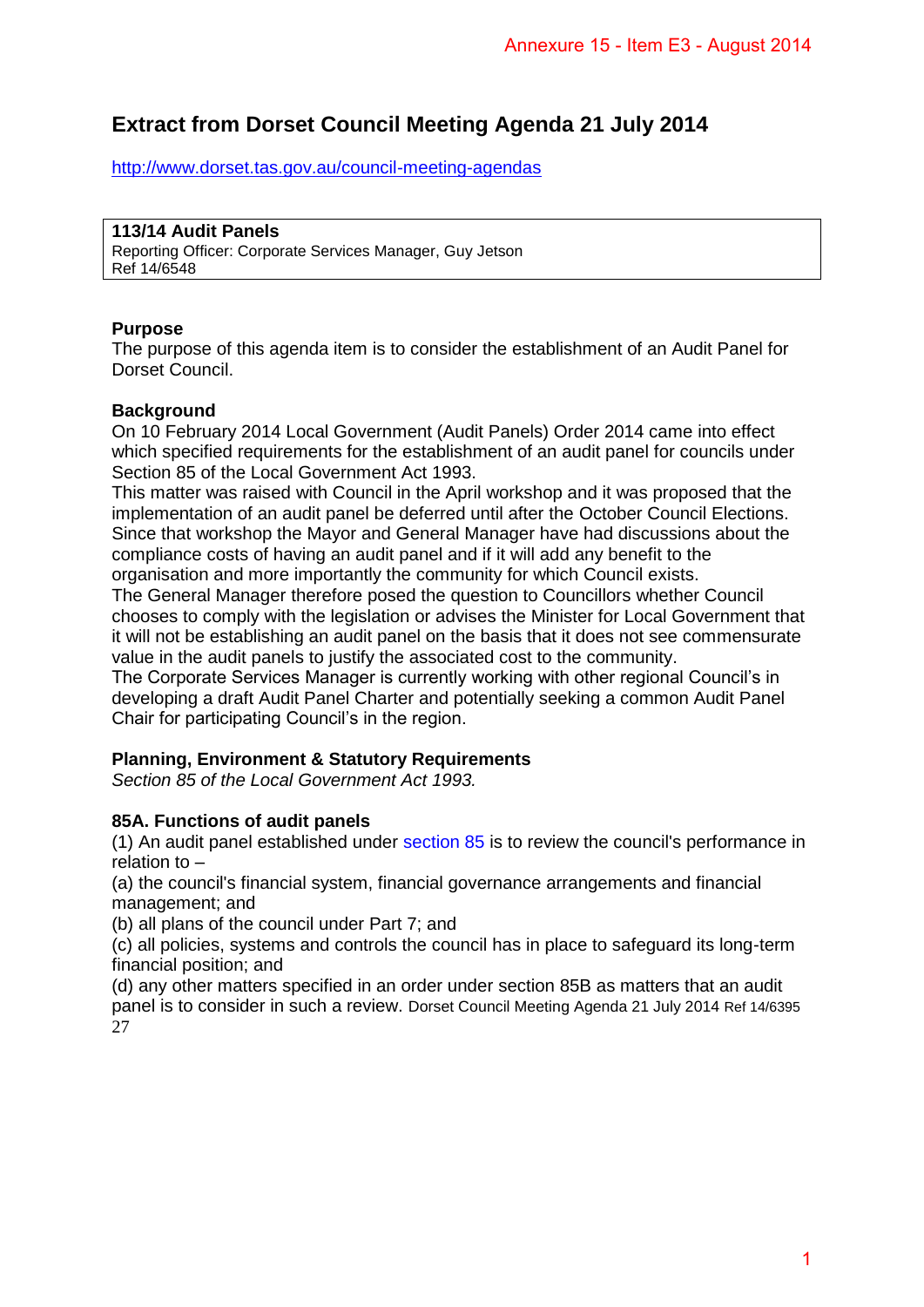The Local Government (Audit Panels) Order 2014 detail the requirements for establishing an audit panel, development of a charter, annual work plan and meeting requirements.

## **Risk Management**

A risk of not establishing and Audit Panel is non-compliance with Section 85 of the Local Government Act 1993 *and* Local Government (Audit Panels) Order 2014. There are however no proscribed penalties for non-compliance with the Act. Council addresses the risk of not establishing an audit panel by ensuring that the areas listed as functions of the audit panel are regularly monitored by Council through either the Council meeting or workshop processes. In addition, Council has allocated funding to ensure it has a robust internal audit process that is reported to Council through the quarterly Annual Plan review process. Annexure 15 - Item E3 - August 2014<br>
detail the requirements for<br>
the transition of the Local<br>
differents of the Local<br>
differents) Order 2014. There are<br>
conce with the Act.<br>
and the Act.<br>
monthced by consulic through eit

#### **Financial & Asset Management Implications**

The cost of an Audit Panel is estimated to be between \$10,000 to \$30,000 per annum taking into consideration the cost of an independent chair and officer time in administering the panel.

# **Community Considerations**

N/A

## **Officer's Comments** – *General Manager*

Internal Audit functions are commonly established in large companies, typically large publicly listed companies and are typically used to audit the organisations systems and processes. However, to have an internal audit function in organisations the size of less than \$50 million turnover would be rare in the private sector due to the associated costs. In this context, the question must be asked as to whether the associated costs and diversion of human resources can be justified for the majority of Tasmanian Councils given the size of the organisations.

It is not disputed that if resourced appropriately, an audit panel can add value to Councillors in providing independent advice on the health of the organisation. However, the critical issues are the extent of the resourcing of the panel to ensure its independence and are there other more cost effective ways of achieving the general intent of the legislation. In this context it should be noted that if an audit panel is resourced simply to achieve compliance with the requirements of the Act, there will be little if any value to the organisation and therefore community.

In terms of alternatives to mandatory audit panels, after carefully critiquing the guidelines supplied by the Local Government Division, it is difficult to see what additional value an audit panel would provide given there are already appropriate controls in place to ensure Councillors are fully informed of all of Council's critical "Plans", including risk management strategies. These controls are clearly detailed Dorset Council Meeting Agenda 21 July 2014 Ref 14/6395 28